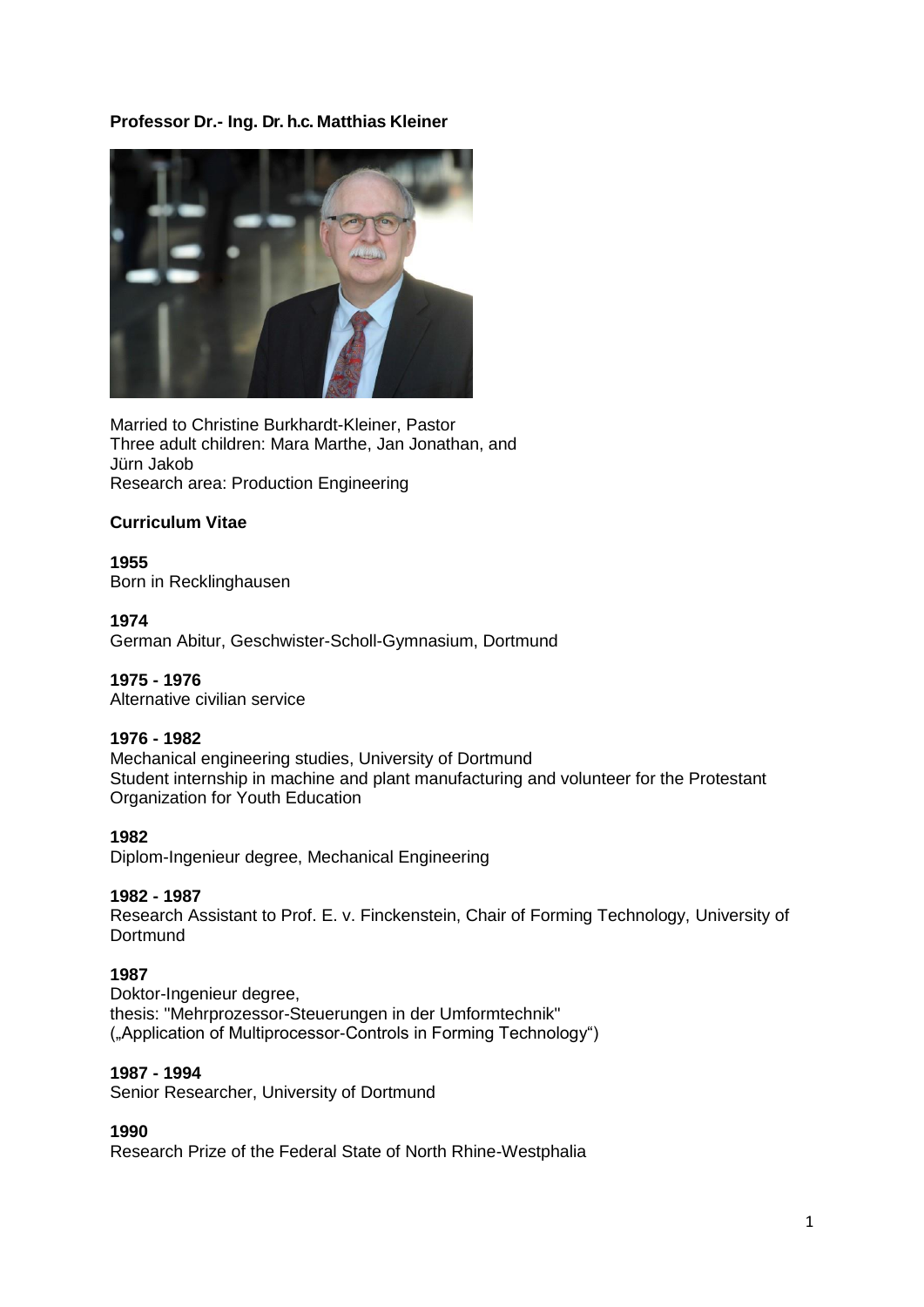# **1991**

Habilitation in the field "Forming Technology", Thesis: "Prozesssimulation in der Umformtechnik" ("Simulation of Forming Processes")

# **1994 - 1998**

Full Professor (C4), Chair of Design and Manufacturing at the newly founded Brandenburg Technical University of Cottbus (BTU Cottbus)

# **1995 - 1996**

Vice Rector for Planning and Finance at BTU Cottbus' founding president's office

# **1997**

Receipt of the Gottfried Wilhelm Leibniz Prize, awarded by the German Research Foundation (DFG)

# **1997 - 2000**

Chairman of the Scientific Working Group on Forming Technology (Arbeitsgemeinschaft Umformtechnik (AGU))

### **1998**

Election as Ordinary Member of the Berlin-Brandenburg Academy of Sciences and Humanities (formerly Prussian Academy of Sciences and Humanities)

# **Since 1998**

Full Professor, Chair of Forming Technology, University of Dortmund

### **1999 - 2005**

Member of various DFG committees: Scientific Instrumentation, Peer Review Committee in the field of production engineering, Nomination Committee for the Gottfried Wilhelm Leibniz Prize, Senate, Joint Committee and Grants Committee, Senate Committee on Strategic Planning

# **1999 - 2006**

Participation in DFG coordinated programs:

- DFG Research Unit 366: Simulation-Aided Offline Process Design and Optimization in Manufacturing Sculptured Surfaces (participating fields: statistics, computer science, mathematics, production engineering)
- DFG Collaborative Research Centre 475: Reduction of Complexity for Multivariate Data Structures (participating fields: statistics, computer science, mathematics, biometrics, medicine, economics, production engineering)
- Coordinator of DFG Priority Program 1098: "Working Media-based Sheet Metal Forming"
- DFG Research Unit 443: "Investigation of the Working Mechanisms of Electromagnetic Sheet Metal Forming" (participating fields: mathematics, mechanics, materials science, electrical engineering, production engineering)
- DFG Collaborative Research Centre 531: "Design and Management of Complex Technical Processes and Systems by Means of Computational Intelligence Methods" (participating fields: computer science, mathematics, statistics, chemical engineering and production engineering)
- DFG Transregional Collaborative Research Center SFB/TR10: "Flexible Production of Lightweight Structures", (participating fields: lightweight construction, materials science, production engineering)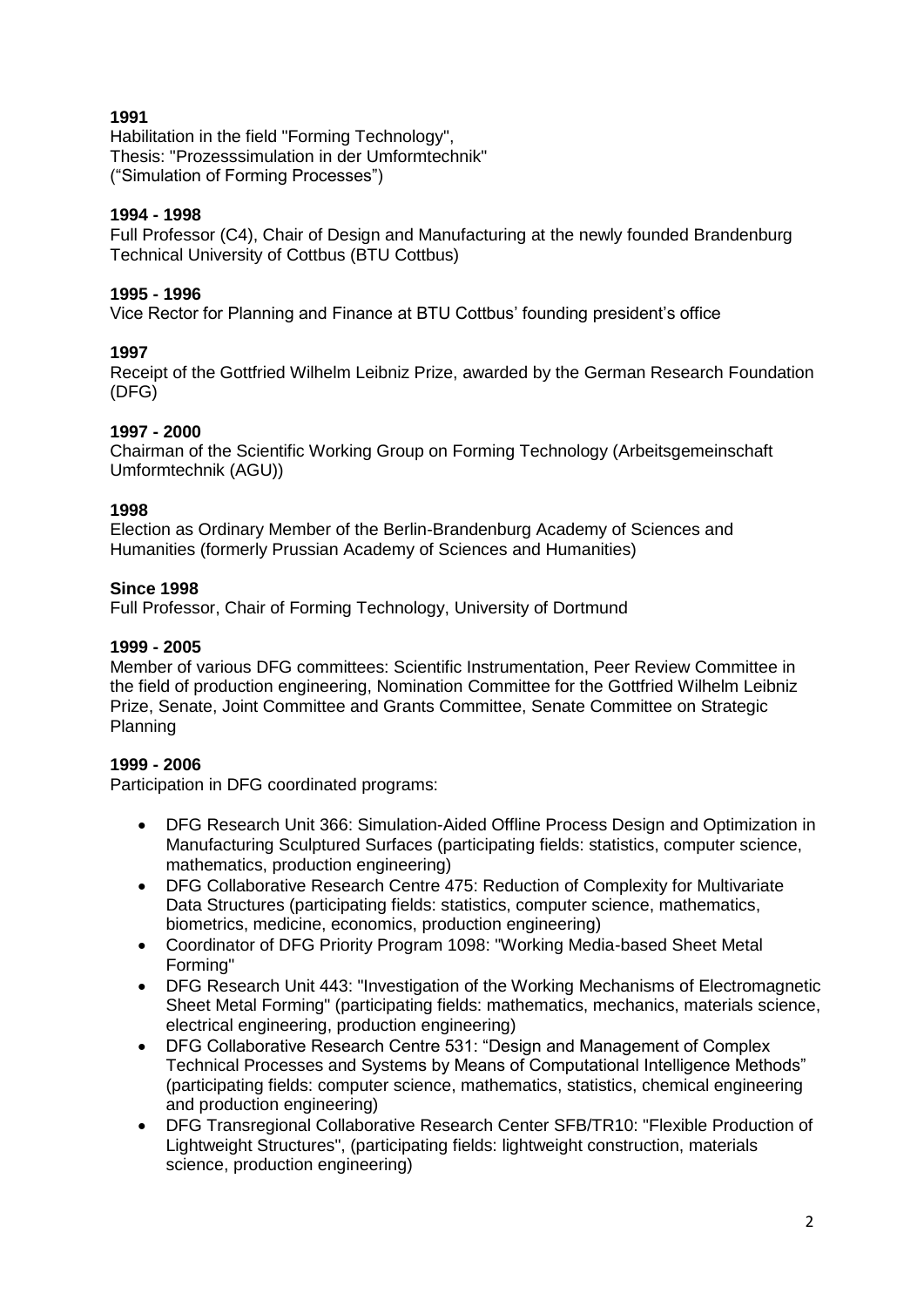- DFG Research Unit 552: "Principles of Sheet Metal Hot Forming of Quenchable Steels" (participating fields: materials science, production engineering)
- DFG Transregional Collaborative Research Center SFB/TR 30: "Process-Integrated Manufacturing of Functionally Graded Structures on the Basis of Thermo-Mechanically Coupled Phenomena" (participating fields: mathematics, mechanics, materials science, production engineering)
- Initiative of the SFB 708 "3D Surface Engineering..." (participating fields: statistics, computer sciences, mathematics, materials science, production engineering)

# **2000 - 2002**

Dean of the Faculty of Mechanical Engineering, University of Dortmund - (followed by a term as vice dean until 2005)

### **2000 - 2003**

Co-spokesperson of the "Culture Technology" research initiative at the University of Dortmund

### **2000**

Appointment to a "Canadian Research Chair " (Full Professor in Metal Forming), McMaster University, Hamilton, Canada (declined by Prof. Kleiner)

# **2001**

Appointment to the board of directors of an industrial group (declined by Prof. Kleiner)

### **2004 – 2006, 2013-2014**

Member of the Scientific Commission of Lower Saxony (Wissenschaftliche Kommission Niedersachsen)

### **2004 – 2006, 2013- 2014**

Managing Director of the newly founded Institute of Forming Technology and Lightweight Construction (IUL), TU Dortmund University

### **2005 - 2006**

Member of the "acatech" Executive Board

### **2005 - 2006**

Vice President of the German Research Foundation (DFG)

### **2007 - 2012**

President of the German Research Foundation (DFG)

### **2007 - 2010**

Vice President of the European Science Foundation (ESF)

### **2009**

Honorary Doctor's Degree at the Technical University of Cluj-Napoca, Romania

### **2010**

Officer's Cross of the Order of Merit of the Federal Republic of Germany

### **2011**

Co-founder of Science Europe

### **2011**

Co-chairman of the German Ethics Commission for a Safe Energy Supply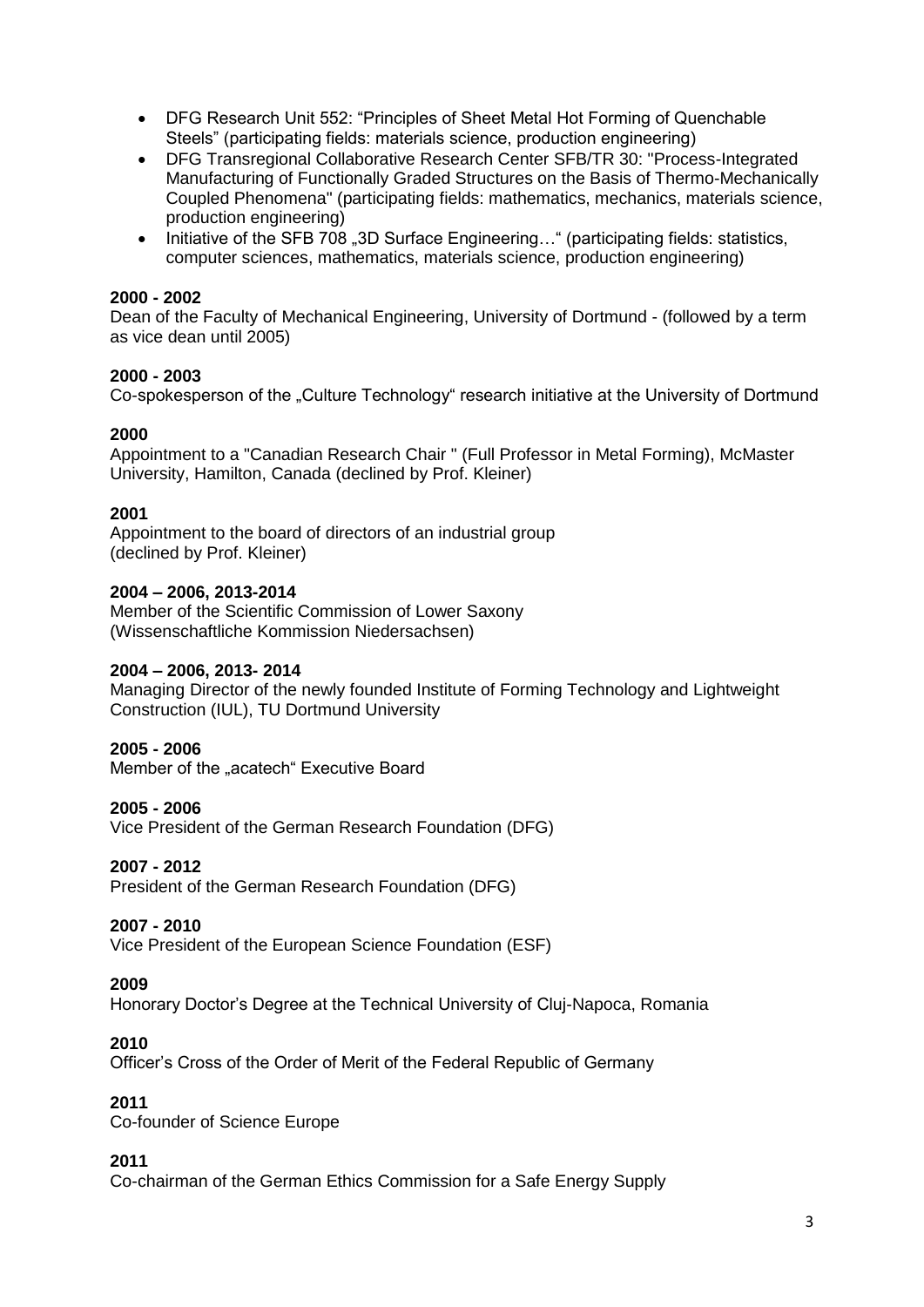# **2012**

Co-founder of the Global Research Council (GRC)

# **2013 - 2016**

Member of the Scientific Council of the European Research Council (ERC)

**2015 - 2021** University Council Goethe University Frankfurt (Chair)

# **Since July 1st 2014**

President of the Leibniz Association

# **Relevant Memberships and Distinctions (not exhaustive)**

# **Scientific Academies**

- Academia Europaea
- acatech Council of Technical Sciences of the Union of German Academies of Sciences and Humanities
- Berlin-Brandenburg Academy of Sciences and Humanities
- German Academy of Natural Scientists Leopoldina
- European Academy of Sciences and Arts
- Indian National Science Academy
- Russian Academy of Engineering (Membership suspended)
- Swiss Academy of Engineering Sciences

# **Scientific Associations**

- CIRP The International Academy for Production Engineering
- WGP German Academic Society for Production Engineering (Wissenschaftliche Gesellschaft für Produktionstechnik)
- AGU Scientific Working Group on Forming Technology (Wissenschaftliche Arbeitsgemeinschaft Umformtechnik)
- Board of Trustees, FOSTA Research Association for Steel Application

# **Scientific Committees and Boards**

- Global Learning Council (GLC) (Chair)
- STS Council Science and Technology in Society Forum, Japan
- Tang Prize International Advisory Board, Taipei
- Advisory Committee Japan Science and Technology Agency (JST), Tokyo
- International Advisory Board of Moonshot R&D at Japan Science and Technology Agency (JST), Tokyo
- Jury for the German Innovation Prize
- Jury for the Georg von Holtzbrinck-Prize for Science Journalism
- Scientific Council of the Private Excellence Initiative Johanna Quandt, Charité (Chair)
- Supervisory Board Futurium gGmbH
- International Advisory Board for the Development of Competence Centers on Artificial Intelligence Research in Germany (Chair)
- Board of Evaluation of Doctoral Centres of Universities of Applied Sciences in Hessen (Chair)

### **Councils of Universities**

- Board of Trustees, TU Berlin
- Board of Trustees, Julius-Maximilians-University Würzburg
- International Advisory Board, Twente University, Netherlands